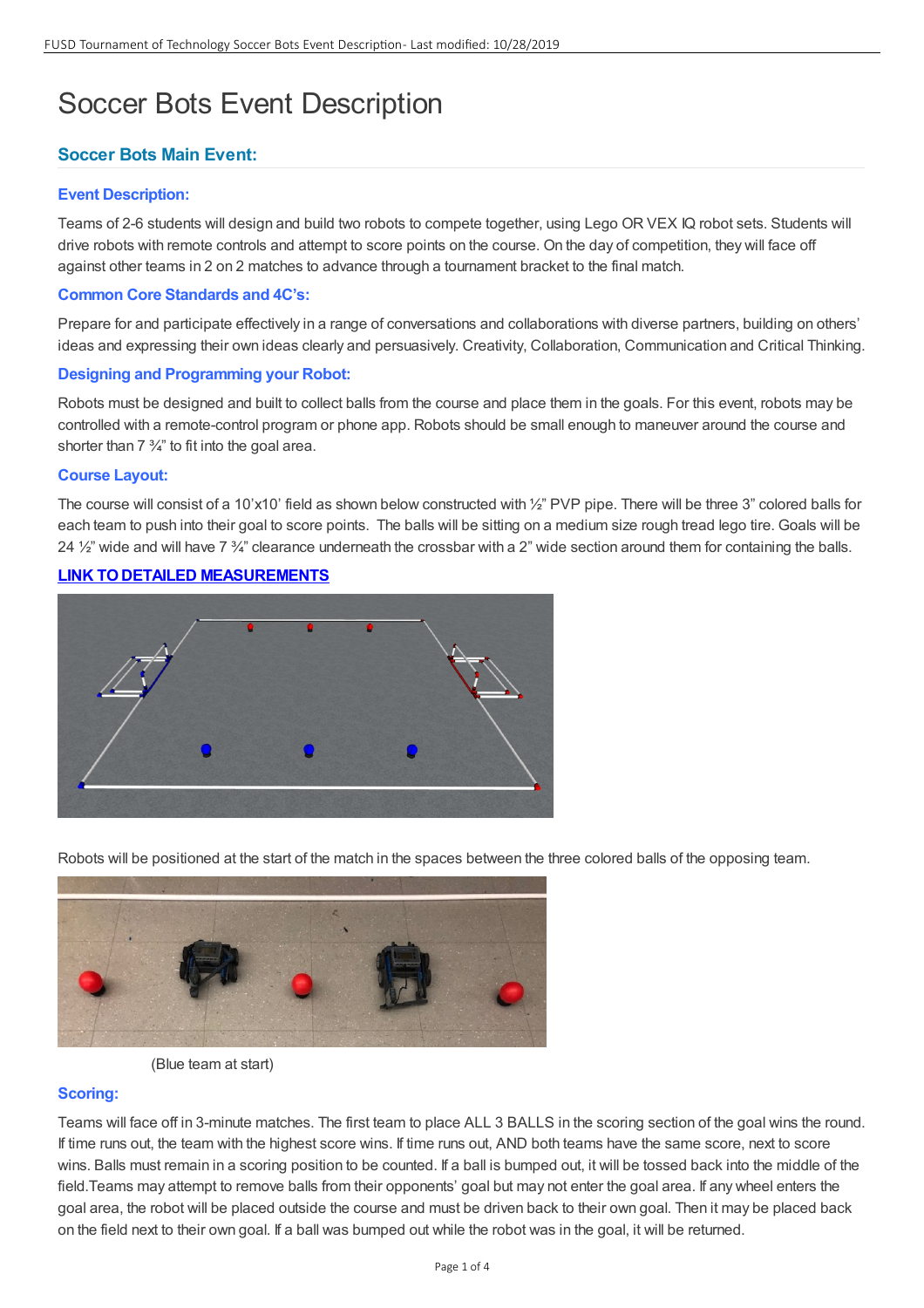

Teams may attempt to remove balls from their opponents' goal but may not enter the goal area. If any wheel enters the goal area, the robot will be placed outside the course and must be driven back to their own goal. Then it may be placed back on the field next to their own goal. If a ball was bumped out while the robot was in the goal, it will be returned.



**OK Not OK**

# **Rules and Technical Requirements:**

•Robots must be constructed entirely with LEGO or VEX iQpieces.

- There will be a 3-minute time limit on each match.
- Robots may be controlled with any type of remote-controlprogram or phone app.
- Robots are allowed to grab/hold a ball of their own color and drive it into the goal.
- Robots are allowed to hit/push/block a ball from the other team but may NOT "hold" it.
- If a ball is pushed out of bounds it will be tossed back into the middle of the field.
- A ball must remain in the scoring section of the goal to be counted. If bumped out (by either team) it will be tossed back into the middle of the field.
- If a ball goes into the opposing team's goal, it will be tossed back into the middle of the field.

• If a robot breaks or loses connection, teams may pull it out to repair outside the field at that spot and must be driven back to its own goal before being placed back on the field.

• No team member may interfere with or touch the opposing team's robots.

# **Reward Points:**

Teams will advance through the tournament bracket in an attempt to make it to the championship round and win the final match. 1<sup>st</sup> place will receive 70pts and each subsequent rank will receive 3 fewer points than the prior rank:  $(2<sup>nd</sup> = 67pts, 3<sup>rd</sup> = 64pts, 4<sup>th</sup> = 61pts and so on).$ 

| <b>Points from Rank</b>            | 70  | 70 – 3 (Your Rank -1)      |
|------------------------------------|-----|----------------------------|
| <b>Points from Design Document</b> | -30 | See Design Document below. |
| <b>TOTAL POINTS</b>                | 100 |                            |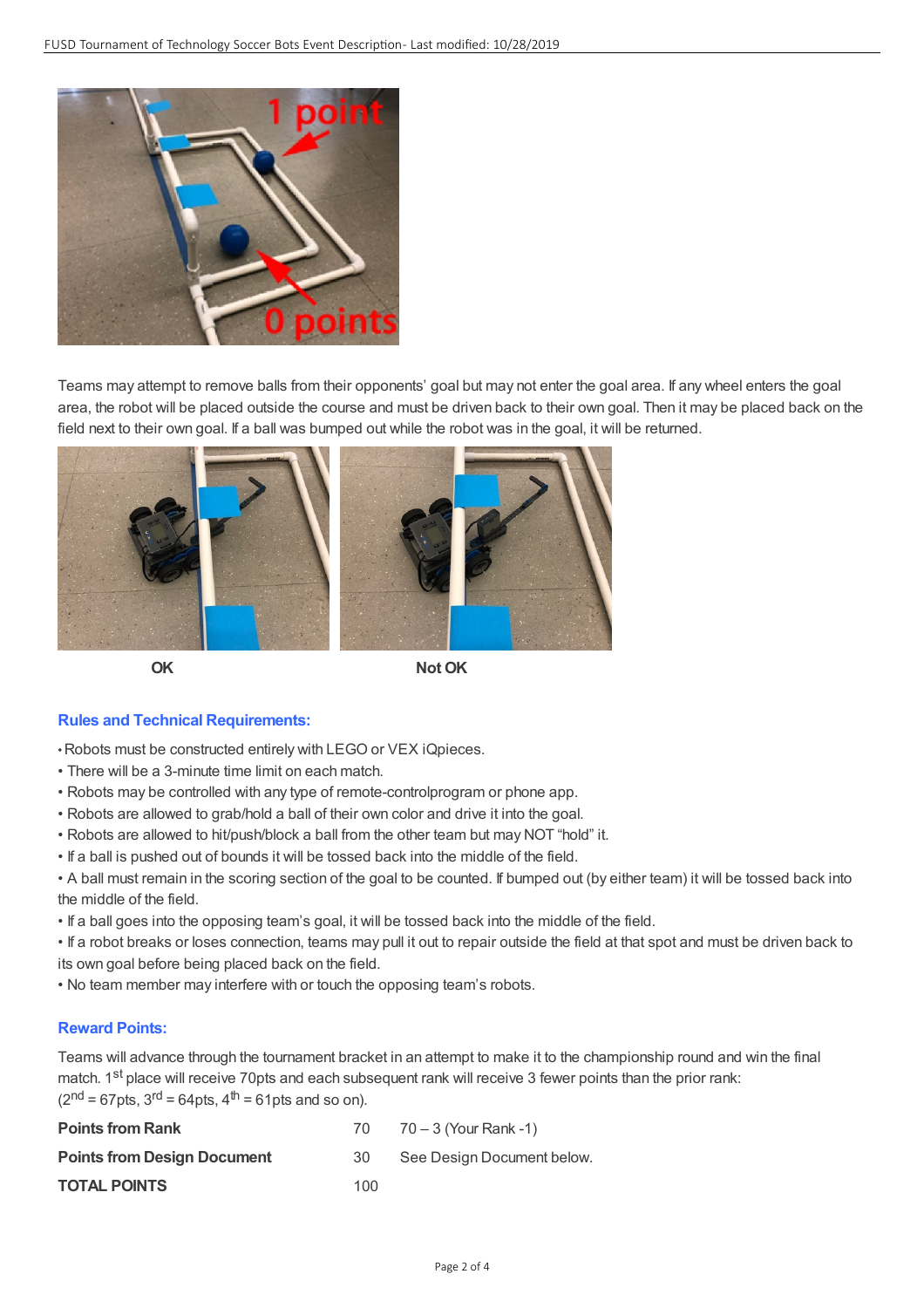# **Soccer Bots Design Document:**

## **Overview:**

Students will create a document outlining the process of designing and testing their robot. There will be four main sections: Research, Specifications, Programming and Testing. The document will be worth 30 points. Design Documents must be converted to a PDF file before uploading to the TOT App [Submission](../) Portal no later than 10:00 pm on March 6<sup>th</sup>, 2020.

## **Research:**

In this section students will use the internet or other sources to search for facts and information about robotic space exploration. They should provide specific examples of robots in space and cite the sources they used for their research. Finally, they should describe how this research relates to their own project.

#### **Specifications:**

In this section students will list the dimensions of their robot (length, width, height). They will also include labeled pictures of their robot to showcase different components and design.

## **Programming:**

Students will explain how they controlled their robot to complete the task. They should include a diagram of their controller to show how they mapped their motors/ports as well as any other configuration settings.

## **Testing:**

In the final section, students will describe the testing of their robot and what modifications they made to improve its performance on the course. This should include physical changes to the robot such as changing the wheels, modifications to the arm/claw or even redesigning the robot. It could also include changes to the programming. Students should include a data table showing the results of different trials.

#### **Sample Data Table:**

| Trial          | <b>Result</b> | Adjustments                                                           |
|----------------|---------------|-----------------------------------------------------------------------|
| $\mathbf{1}$   | Win           | Had poor ball control so we modified the arm to grab the ball better. |
| $\overline{2}$ | Loss          | Increased the power on the motors to 100% to be faster                |
| 3              | Win.          | Used the larger wheels on the robot for even more speed               |

# **Getting Help:**

Visit the Soccer Bots [Documents](https://www.youtube.com/watch?v=OWAapHM1Dx0&list=PL_NqlViiP9nGPR8ILlv7jYJGRI4WzyEVB) Page to see a sample Design Document and Event support files and our new YouTube Channel to view tutorials to help prepare and practice.

Contact Chris Fuge at [Chris.Fuge@fresnounified.org](mailto:Chris.Fuge@fresnounified.org) or Greg West at [Greg.west@fresnounified.org](mailto:Greg.west@fresnounified.org?subject=Battle Bots) if you have any further questions regarding this event.

# **Soccer Bots Reward Points:**

Teams will advance through the tournament bracket in an attempt to make it to the championship round and win the final match. 1<sup>st</sup> place will receive 70pts and each subsequent rank will receive 3 fewer points than the prior rank:  $(2<sup>nd</sup> = 67pts, 3<sup>rd</sup> = 64pts, 4<sup>th</sup> = 61pts and so on).$ 

| <b>Points from Rank</b>            | 70  | 170 - 3 (Your Rank -1) |
|------------------------------------|-----|------------------------|
| <b>Points from Design Document</b> | 30  | See Design document    |
| <b>Total Points</b>                | 100 |                        |

| <b>Scoring Breakdown</b> |                 | <b>Description / Formula</b> | <b>Max Points</b> |
|--------------------------|-----------------|------------------------------|-------------------|
| Online                   | Design Document |                              | 30                |
|                          |                 |                              |                   |